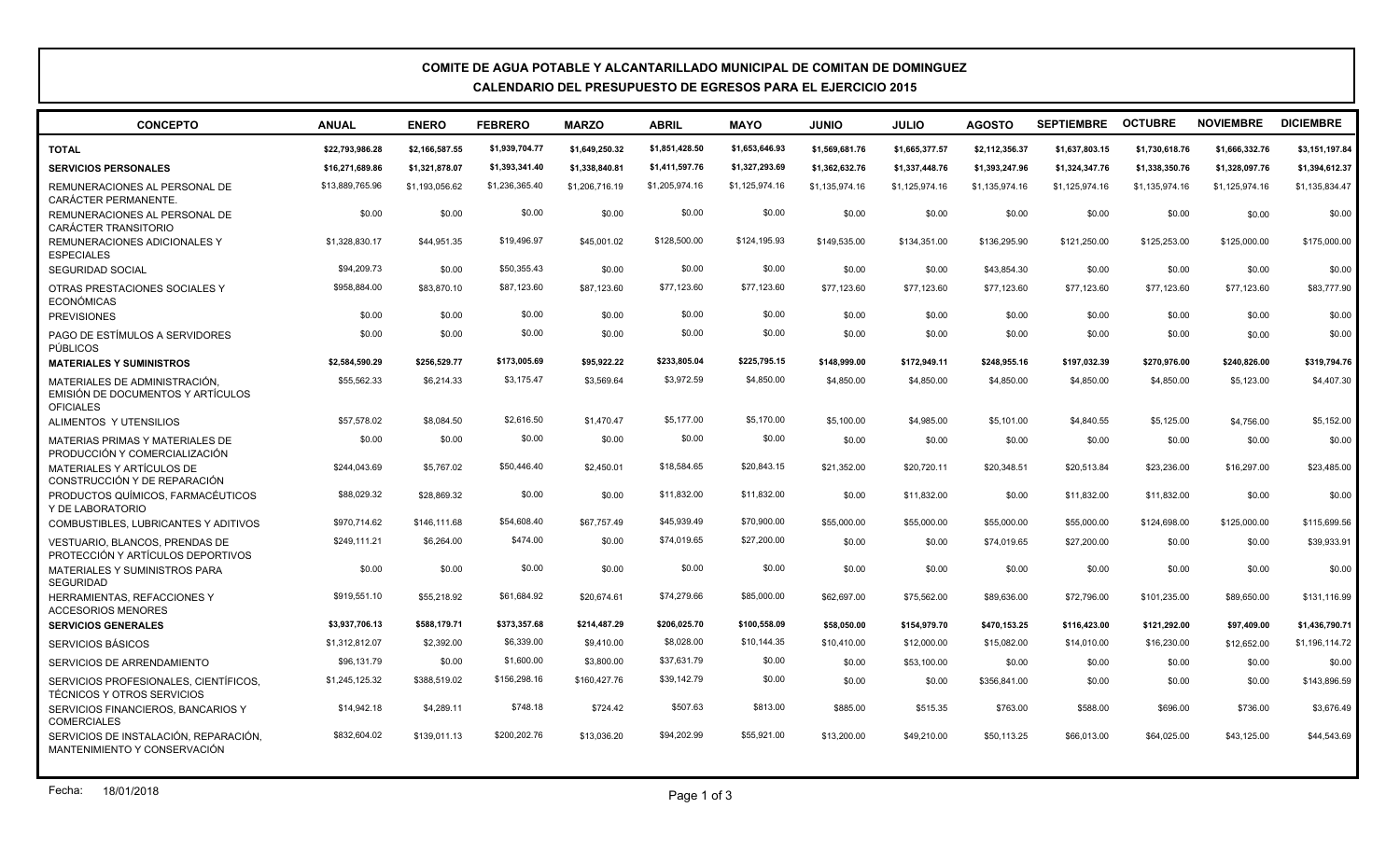## **COMITE DE AGUA POTABLE Y ALCANTARILLADO MUNICIPAL DE COMITAN DE DOMINGUEZ CALENDARIO DEL PRESUPUESTO DE EGRESOS PARA EL EJERCICIO 2015**

| <b>CONCEPTO</b>                                                         | <b>ANUAL</b> | <b>ENERO</b> | <b>FEBRERO</b> | <b>MARZO</b> | <b>ABRIL</b> | <b>MAYO</b> | <b>JUNIO</b> | <b>JULIO</b> | <b>AGOSTO</b> | <b>SEPTIEMBRE</b> | <b>OCTUBRE</b> | <b>NOVIEMBRE</b> | <b>DICIEMBRE</b> |
|-------------------------------------------------------------------------|--------------|--------------|----------------|--------------|--------------|-------------|--------------|--------------|---------------|-------------------|----------------|------------------|------------------|
| SERVICIOS DE COMUNICACIÓN SOCIAL Y<br><b>PUBLICIDAD</b>                 | \$282,493.68 | \$48,619.96  | \$3,100.00     | \$16,979.98  | \$20,280.00  | \$22,993.74 | \$24,360.00  | \$24,360.00  | \$24,360.00   | \$24,360.00       | \$24,360.00    | \$24,360.00      | \$24,360.00      |
| SERVICIOS DE TRASLADO Y VIÁTICOS                                        | \$94,111.37  | \$1,079.49   | \$4,069.58     | \$4,882.93   | \$4,732.50   | \$2,686.00  | \$9,195.00   | \$10,444.35  | \$13,869.00   | \$7,126.00        | \$8,526.00     | \$11,600.00      | \$15,900.52      |
| <b>SERVICIOS OFICIALES</b>                                              | \$11,067.70  | \$0.00       | \$1,000.00     | \$890.00     | \$1,500.00   | \$1,500.00  | \$0.00       | \$0.00       | \$1,000.00    | \$0.00            | \$2,157.00     | \$0.00           | \$3,020.70       |
| OTROS SERVICIOS GENERALES                                               | \$48,418.00  | \$4,269.00   | \$0.00         | \$4,336.00   | \$0.00       | \$6,500.00  | \$0.00       | \$5,350.00   | \$8,125.00    | \$4,326.00        | \$5,298.00     | \$4,936.00       | \$5,278.00       |
| TRANSFERENCIAS, ASIGNACIONES,<br><b>SUBSIDIOS Y OTRAS AYUDAS</b>        | \$0.00       | \$0.00       | \$0.00         | \$0.00       | \$0.00       | \$0.00      | \$0.00       | \$0.00       | \$0.00        | \$0.00            | \$0.00         | \$0.00           | \$0.00           |
| <b>SUBSIDIOS Y SUBVENCIONES</b>                                         | \$0.00       | \$0.00       | \$0.00         | \$0.00       | \$0.00       | \$0.00      | \$0.00       | \$0.00       | \$0.00        | \$0.00            | \$0.00         | \$0.00           | \$0.00           |
| AYUDAS SOCIALES                                                         | \$0.00       | \$0.00       | \$0.00         | \$0.00       | \$0.00       | \$0.00      | \$0.00       | \$0.00       | \$0.00        | \$0.00            | \$0.00         | \$0.00           | \$0.00           |
| PENSIONES Y JUBILACIONES                                                | \$0.00       | \$0.00       | \$0.00         | \$0.00       | \$0.00       | \$0.00      | \$0.00       | \$0.00       | \$0.00        | \$0.00            | \$0.00         | \$0.00           | \$0.00           |
| <b>DONATIVOS</b>                                                        | \$0.00       | \$0.00       | \$0.00         | \$0.00       | \$0.00       | \$0.00      | \$0.00       | \$0.00       | \$0.00        | \$0.00            | \$0.00         | \$0.00           | \$0.00           |
| <b>BIENES MUEBLES, INMUEBLES E</b><br><b>INTANGIBLES</b>                | \$0.00       | \$0.00       | \$0.00         | \$0.00       | \$0.00       | \$0.00      | \$0.00       | \$0.00       | \$0.00        | \$0.00            | \$0.00         | \$0.00           | \$0.00           |
| MOBILIARIO Y EQUIPO DE ADMINISTRACIÓN                                   | \$0.00       | \$0.00       | \$0.00         | \$0.00       | \$0.00       | \$0.00      | \$0.00       | \$0.00       | \$0.00        | \$0.00            | \$0.00         | \$0.00           | \$0.00           |
| MOBILIARIO Y EQUIPO EDUCACIONAL Y<br><b>RECREATIVO</b>                  | \$0.00       | \$0.00       | \$0.00         | \$0.00       | \$0.00       | \$0.00      | \$0.00       | \$0.00       | \$0.00        | \$0.00            | \$0.00         | \$0.00           | \$0.00           |
| EQUIPO E INSTRUMENTAL MÉDICO Y DE<br><b>LABORATORIO</b>                 | \$0.00       | \$0.00       | \$0.00         | \$0.00       | \$0.00       | \$0.00      | \$0.00       | \$0.00       | \$0.00        | \$0.00            | \$0.00         | \$0.00           | \$0.00           |
| VEHÍCULOS Y EQUIPO DE TRANSPORTE                                        | \$0.00       | \$0.00       | \$0.00         | \$0.00       | \$0.00       | \$0.00      | \$0.00       | \$0.00       | \$0.00        | \$0.00            | \$0.00         | \$0.00           | \$0.00           |
| MAQUINARIA, OTROS EQUIPOS Y<br><b>HERRAMIENTAS</b>                      | \$0.00       | \$0.00       | \$0.00         | \$0.00       | \$0.00       | \$0.00      | \$0.00       | \$0.00       | \$0.00        | \$0.00            | \$0.00         | \$0.00           | \$0.00           |
| <b>ACTIVOS BIOLÓGICOS</b>                                               | \$0.00       | \$0.00       | \$0.00         | \$0.00       | \$0.00       | \$0.00      | \$0.00       | \$0.00       | \$0.00        | \$0.00            | \$0.00         | \$0.00           | \$0.00           |
| <b>BIENES INMUEBLES</b>                                                 | \$0.00       | \$0.00       | \$0.00         | \$0.00       | \$0.00       | \$0.00      | \$0.00       | \$0.00       | \$0.00        | \$0.00            | \$0.00         | \$0.00           | \$0.00           |
| <b>ACTIVOS INTANGIBLES</b>                                              | \$0.00       | \$0.00       | \$0.00         | \$0.00       | \$0.00       | \$0.00      | \$0.00       | \$0.00       | \$0.00        | \$0.00            | \$0.00         | \$0.00           | \$0.00           |
| <b>INVERSIÓN PÚBLICA</b>                                                | \$0.00       | \$0.00       | \$0.00         | \$0.00       | \$0.00       | \$0.00      | \$0.00       | \$0.00       | \$0.00        | \$0.00            | \$0.00         | \$0.00           | \$0.00           |
| OBRA PÚBLICA EN BIENES DE DOMINIO<br><b>PÚBLICO</b>                     | \$0.00       | \$0.00       | \$0.00         | \$0.00       | \$0.00       | \$0.00      | \$0.00       | \$0.00       | \$0.00        | \$0.00            | \$0.00         | \$0.00           | \$0.00           |
| OBRA PÚBLICA EN BIENES DE DOMINIO<br><b>PROPIO</b>                      | \$0.00       | \$0.00       | \$0.00         | \$0.00       | \$0.00       | \$0.00      | \$0.00       | \$0.00       | \$0.00        | \$0.00            | \$0.00         | \$0.00           | \$0.00           |
| PROYECTOS PRODUCTIVOS Y ACCIONES<br>DE FOMENTO                          | \$0.00       | \$0.00       | \$0.00         | \$0.00       | \$0.00       | \$0.00      | \$0.00       | \$0.00       | \$0.00        | \$0.00            | \$0.00         | \$0.00           | \$0.00           |
| <b>INVERSIONES FINANCIERAS Y OTRAS</b><br><b>PROVISIONES</b>            | \$0.00       | \$0.00       | \$0.00         | \$0.00       | \$0.00       | \$0.00      | \$0.00       | \$0.00       | \$0.00        | \$0.00            | \$0.00         | \$0.00           | \$0.00           |
| <b>INVERSIONES PARA EL FOMENTO DE</b><br><b>ACTIVIDADES PRODUCTIVAS</b> | \$0.00       | \$0.00       | \$0.00         | \$0.00       | \$0.00       | \$0.00      | \$0.00       | \$0.00       | \$0.00        | \$0.00            | \$0.00         | \$0.00           | \$0.00           |
| PROVISIONES PARA CONTINGENCIAS Y<br>OTRAS EROGACIONES ESPECIALES        | \$0.00       | \$0.00       | \$0.00         | \$0.00       | \$0.00       | \$0.00      | \$0.00       | \$0.00       | \$0.00        | \$0.00            | \$0.00         | \$0.00           | \$0.00           |
| <b>PARTICIPACIONES Y APORTACIONES</b>                                   | \$0.00       | \$0.00       | \$0.00         | \$0.00       | \$0.00       | \$0.00      | \$0.00       | \$0.00       | \$0.00        | \$0.00            | \$0.00         | \$0.00           | \$0.00           |
| <b>PARTICIPACIONES</b>                                                  | \$0.00       | \$0.00       | \$0.00         | \$0.00       | \$0.00       | \$0.00      | \$0.00       | \$0.00       | \$0.00        | \$0.00            | \$0.00         | \$0.00           | \$0.00           |
| <b>APORTACIONES</b>                                                     | \$0.00       | \$0.00       | \$0.00         | \$0.00       | \$0.00       | \$0.00      | \$0.00       | \$0.00       | \$0.00        | \$0.00            | \$0.00         | \$0.00           | \$0.00           |